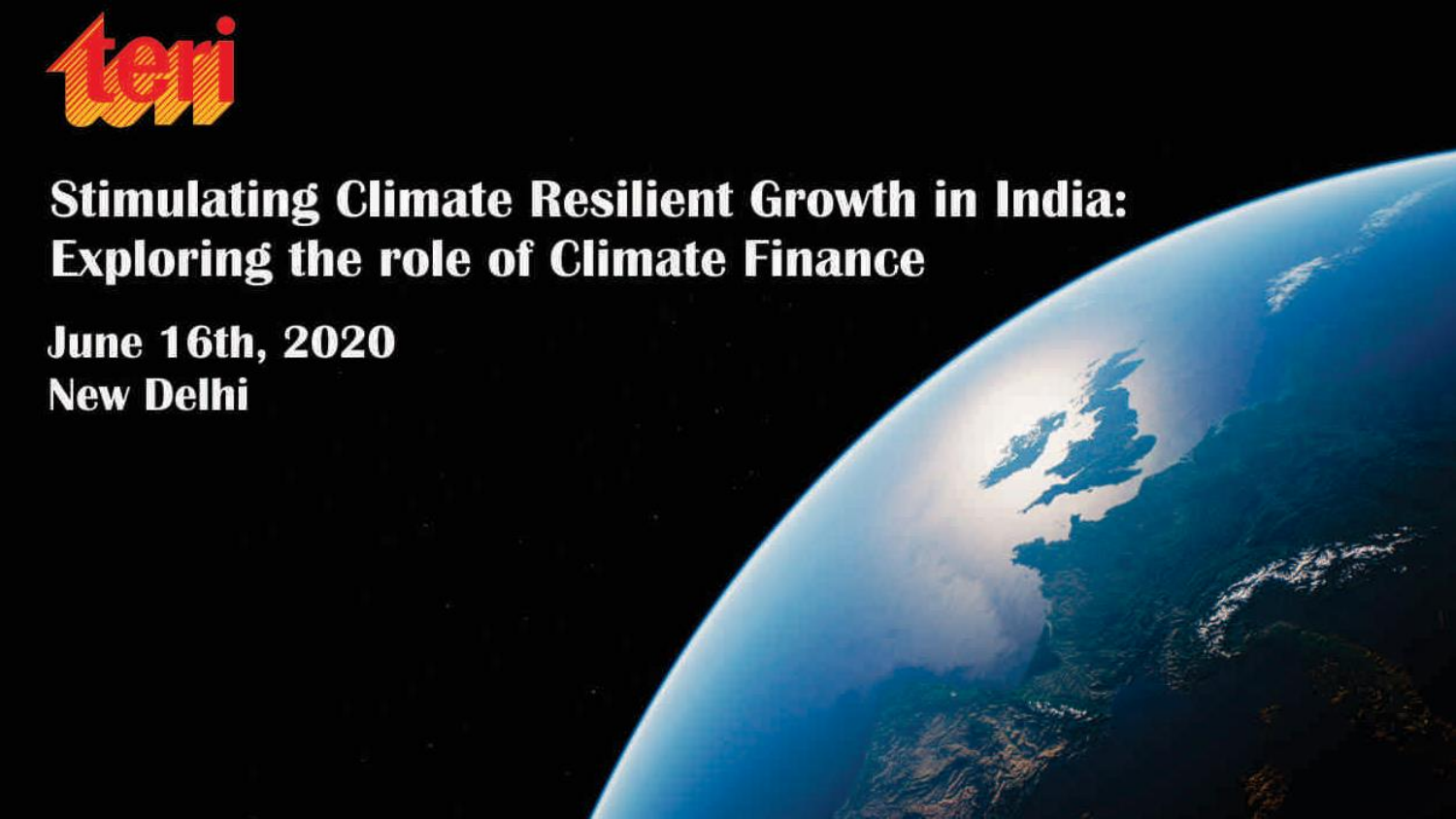# *PANEL 1:*  NEEDS AND CHALLENGES IN FINANCING A GREEN TRANSITION





**ENERGY** 

**AGRICULTURE** 

 $\bigcirc$ 

**ENVIRONMENT** 

 $\mathcal{B}$ 



**HABITAT** 





**RESOURCE** 

**SECURITY** 





**CLIMATE** 

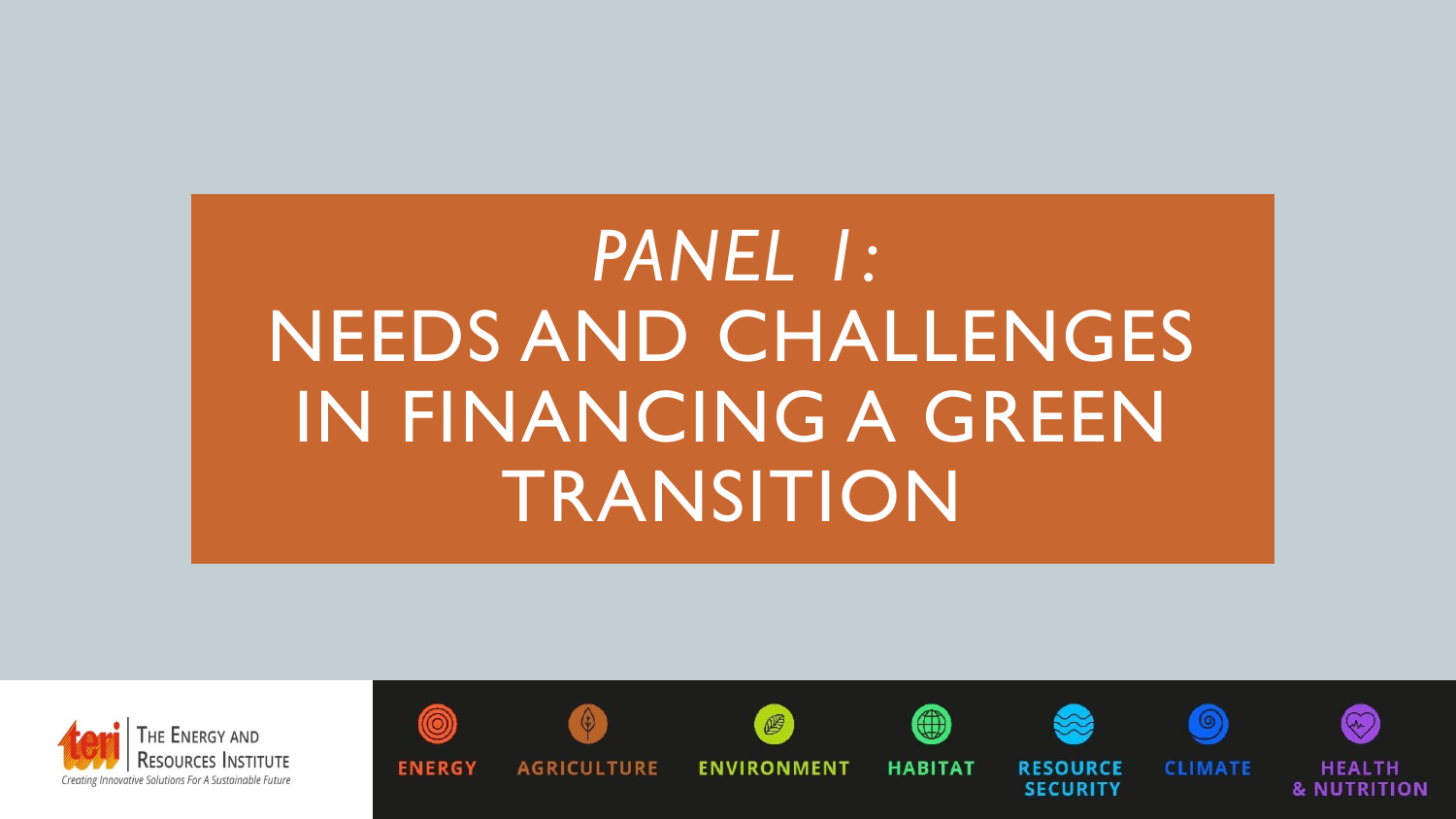### Barriers and Gaps Identified

From our discussions with these industries and financiers in India, its clear that the current green investments are **side-stepping the heavy industries due to the nature of their business.**

> • **Lack of coherence in the existing policy and regulatory framework**, from a climate perspective, has resulted in the creation of critical demand-side and supplyside gaps for the hard to abate industries.

> > **Inconsistent and insufficient Policies and Regulations**





• **Lack of clear carbon pricing signals** at the national level, which are essential for providing security to companies and encourage them to undertake new greening projects.

• **Lack of standards and certification process for green products** as there is no comprehensive framework for green cement and steel in India.

• **Lack of capacity with finance institutes** to properly assess and provide required and viable finance for green transitions. Furthermore, there is a barrier between companies and international sources of green finance, which usually requires a government nodal body to engage.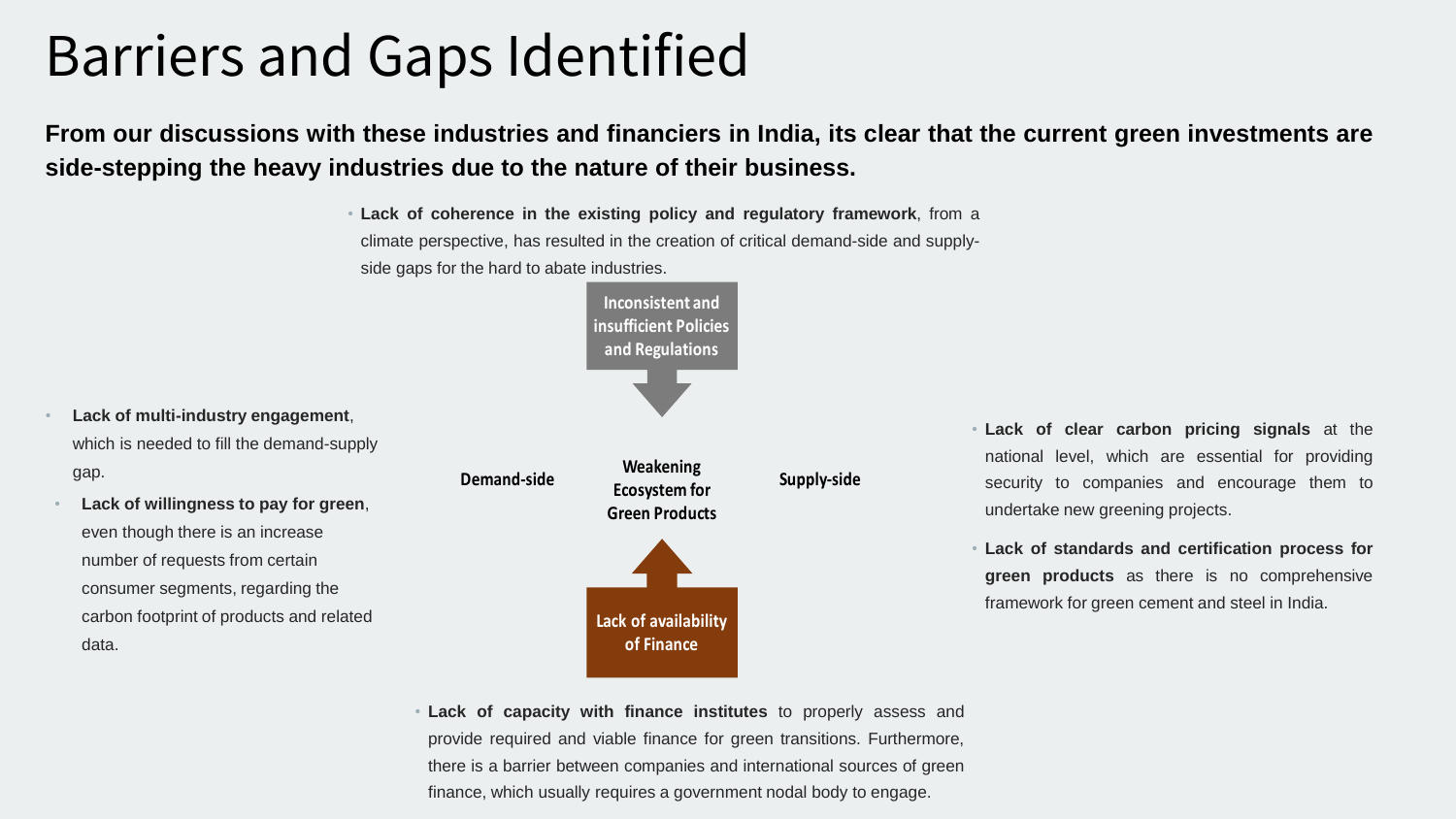### Points for Deliberation

- How can climate finance be used to transition industries to climate-resilient and cleangrowth trajectories?
- What are the challenges faced by the industries in accessing green finance and developing robust mitigation programmes and resultant carbon assets? What are the capacity and policy gaps which act as key barriers?
- Which areas (technologies, industries, solutions) need to be prioritised in the current economic scenario, for developing new market mechanisms?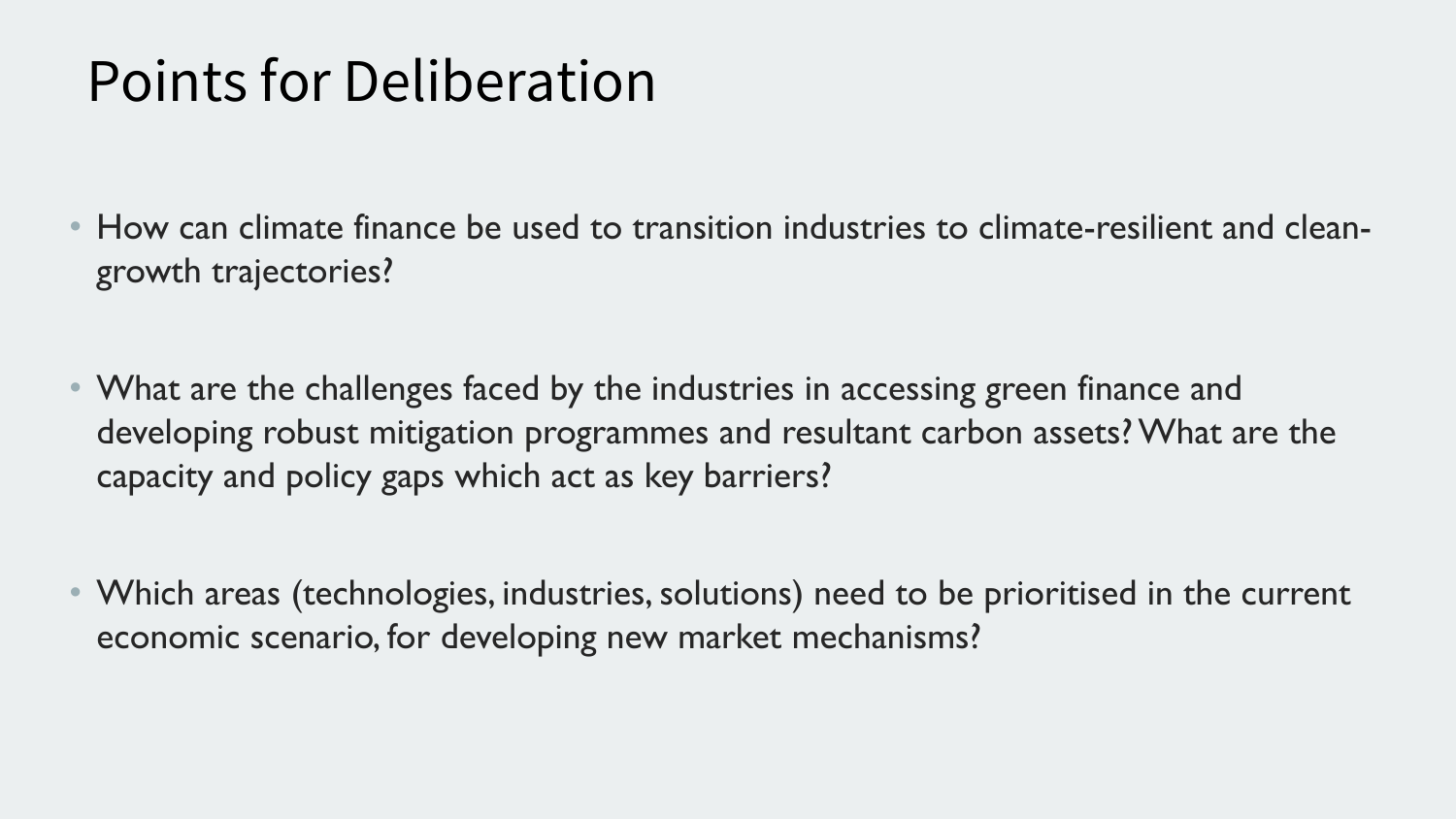# *PANEL 2:*  PREPARING FOR FUTURE CARBON MARKETS AND FINANCE MECHANISMS

 $\circledast$ 

**HEALTH** 

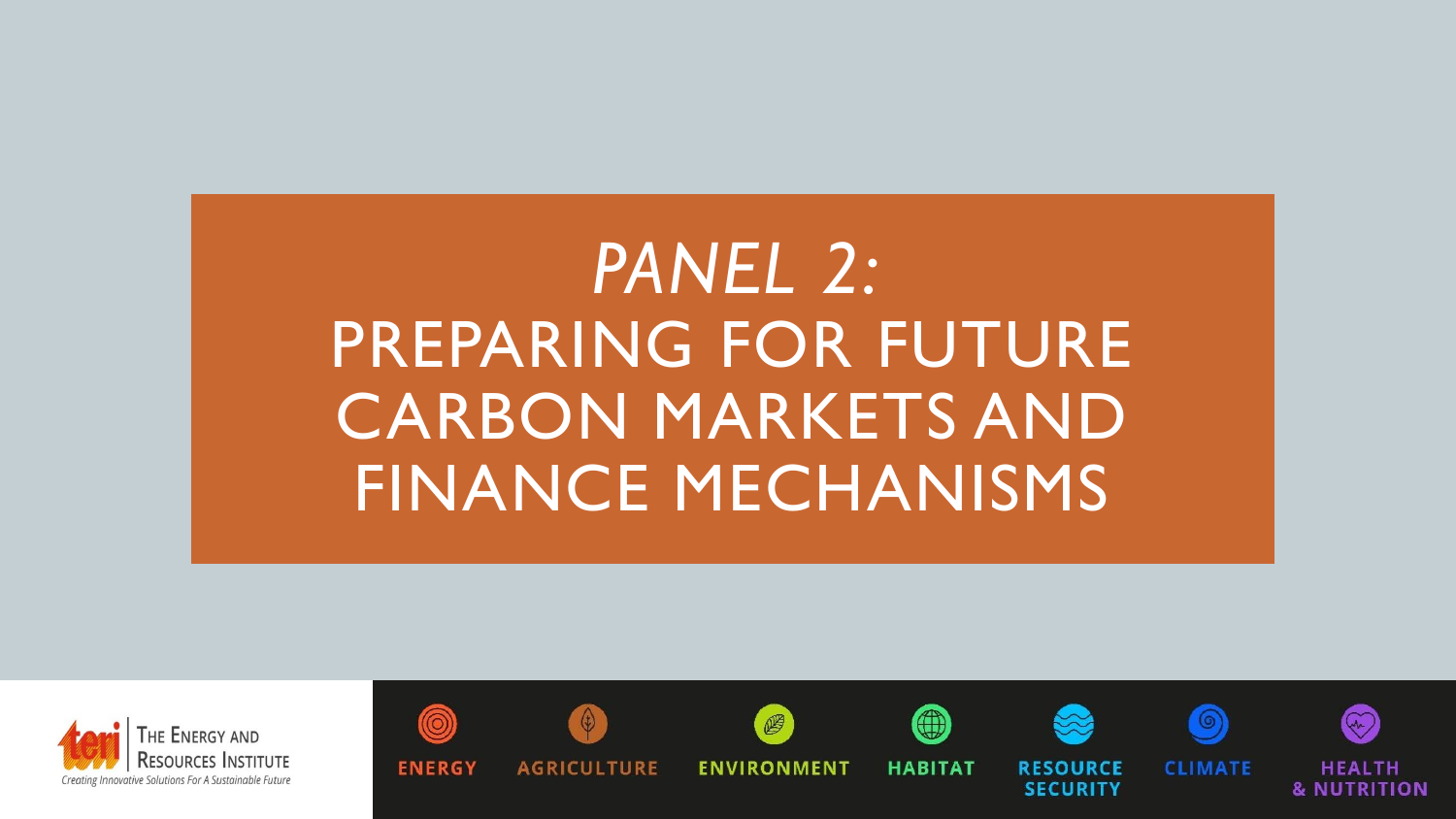### What drives a long term industry transition?



- Regulation and incentivization of greener products
- Awareness building on strength and utility of greener counterparts
- Lowering the costs of lending and increasing availability of finance in sectors which are not entirely tested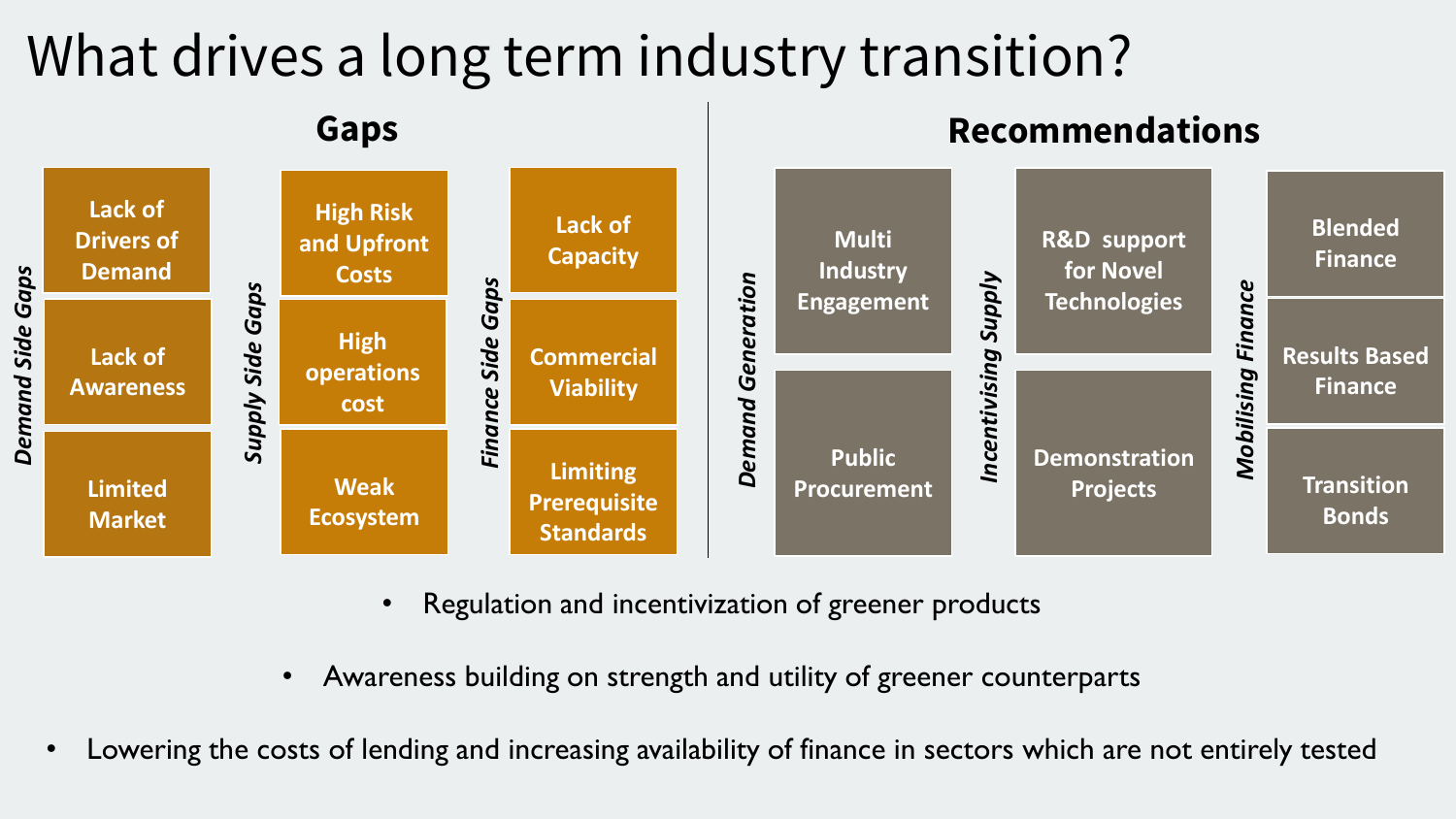## Climate finance tools for a green recovery and transition



- The extent of finance which is required is vast blended finance could play a
- Mobilizing finance via transition bonds, as a dedicated source of finance to undertake transition
- Need to extend finance beyond the conventional sectors of energy efficiency:
	- Role of voluntary markets especially in untapped sectors such has nature based solutions, urban forestry etc.
	- Results based finance, debt for climate swaps for facilitating innovative finance in avenues for adaption

*Finance will have to move hand in hand with regulation to bring about transition*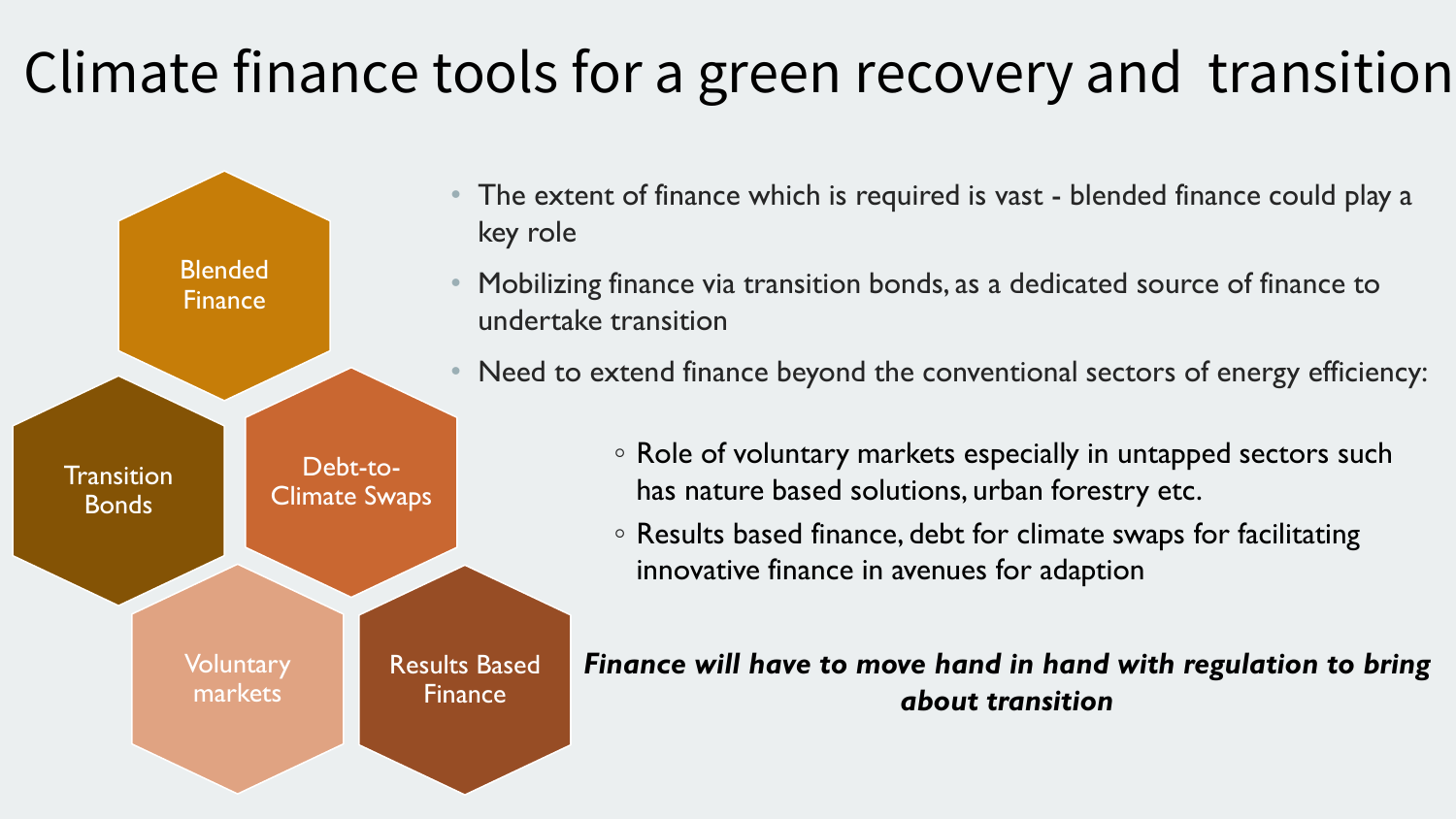### Points for Deliberation

- What do industries need to do to prepare for future reporting requirements?
- What are the finance instruments which are most critical for mobilizing climate finance in this period?
- How can a co-benefits approach, by including climate benefits to developmental programmes and vice-versa, be used in mobilizing additional climate finance?
- How can international climate finance support national climate initiatives and economic recovery?